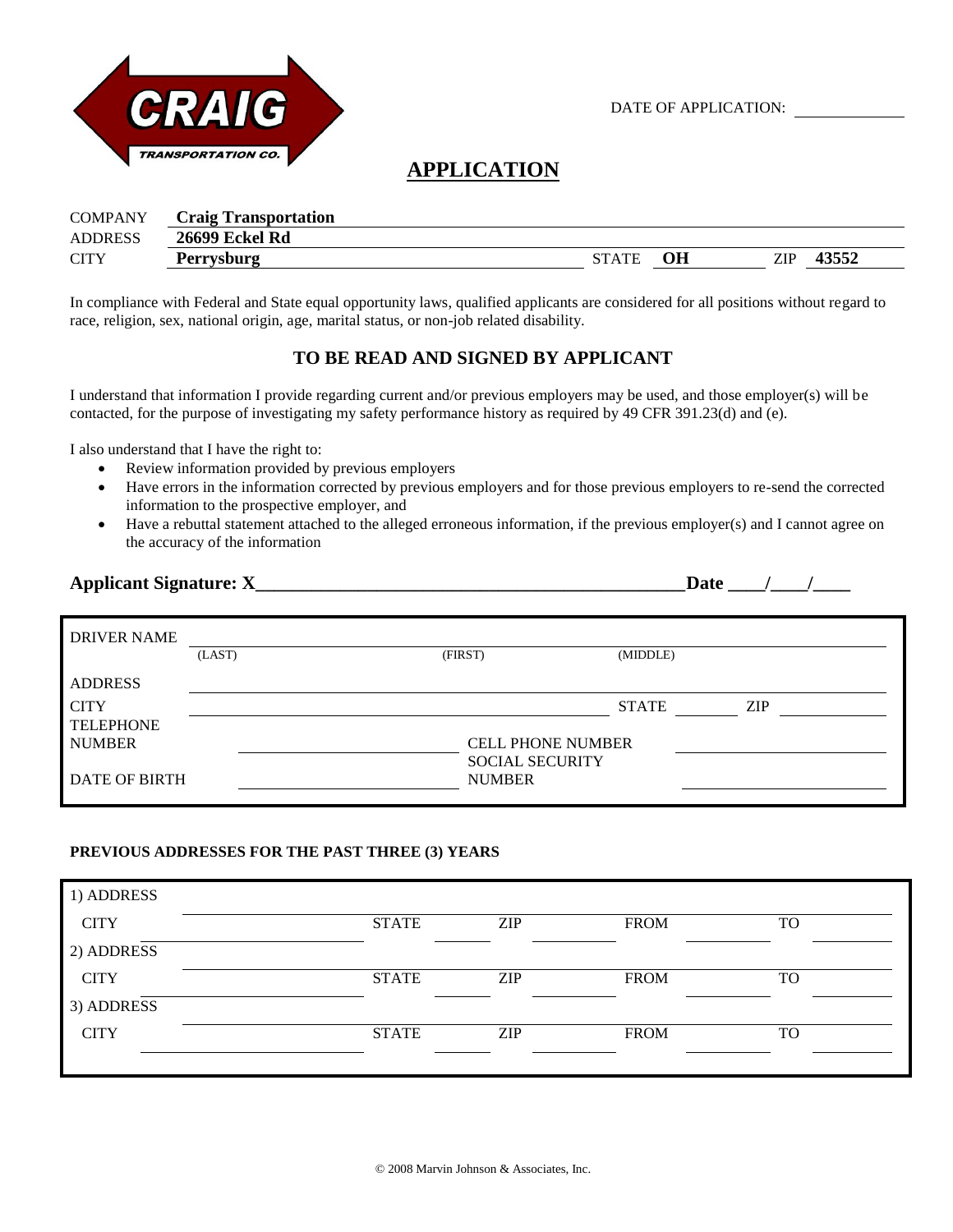# **WORK EXPERIENCE**

In accordance with §391.21 & .23 of the Federal Motor Carrier Safety Regulations (FMCSR), an applicant must list all previous work experience for the three (3) years prior to the date of application shown on page one, as well as all commercial driving experience for seven (7) years prior to those three years, for a total of 10 years. If you are an owner operator, list carriers leased to. **PLEASE LIST STARTING WITH MOST RECENT EMPLOYER, USE ADDITIONAL SHEET IF NEEDED.**

| <b>CURRENT OR LAST EMPLOYER COMPANY NAME:</b>                                                                 |      |       |                            |        |     |      |  |                |
|---------------------------------------------------------------------------------------------------------------|------|-------|----------------------------|--------|-----|------|--|----------------|
| ADDRESS:                                                                                                      |      | CITY: |                            | STATE: |     | ZIP: |  |                |
| PHONE:                                                                                                        | FAX: |       | EMAIL:                     |        |     |      |  |                |
| <b>SUPERVISOR NAME:</b>                                                                                       |      |       | <b>REASON FOR LEAVING?</b> |        |     |      |  |                |
| <b>JOB DESCRIPTION</b>                                                                                        |      |       | FROM:                      |        | TO: |      |  |                |
| Were you subject to controlled substances and alcohol testing specified by 49 CFR Part 40 during this period? |      |       |                            |        |     | YES  |  | N <sub>O</sub> |
| YES<br>N <sub>O</sub><br>*Was this job subject to FMCSA Regulations?                                          |      |       |                            |        |     |      |  |                |
| **ACCOUNT FOR PERIOD BETWEEN JOBS – Include dates (month/year) and reason:                                    |      |       |                            |        |     |      |  |                |
|                                                                                                               |      |       |                            |        |     |      |  |                |

| <b>SECOND LAST EMPLOYER COMPANY NAME:</b>                                                                     |      |       |                            |        |     |            |                |
|---------------------------------------------------------------------------------------------------------------|------|-------|----------------------------|--------|-----|------------|----------------|
| <b>ADDRESS:</b>                                                                                               |      | CITY: |                            | STATE: |     | ZIP:       |                |
| PHONE:                                                                                                        | FAX: |       | EMAIL:                     |        |     |            |                |
| <b>SUPERVISOR NAME:</b>                                                                                       |      |       | <b>REASON FOR LEAVING?</b> |        |     |            |                |
| <b>JOB DESCRIPTION</b>                                                                                        |      |       | FROM:                      |        | TO: |            |                |
| Were you subject to controlled substances and alcohol testing specified by 49 CFR Part 40 during this period? |      |       |                            |        |     | <b>YES</b> | N <sub>O</sub> |
| *Was this job subject to FMCSA Regulations?                                                                   |      |       |                            |        |     | YES        | N <sub>O</sub> |
| **ACCOUNT FOR PERIOD BETWEEN JOBS – Include dates (month/year) and reason:                                    |      |       |                            |        |     |            |                |
|                                                                                                               |      |       |                            |        |     |            |                |
|                                                                                                               |      |       |                            |        |     |            |                |

|                                                                            | THIRD LAST EMPLOYER COMPANY NAME:                                                                             |      |       |                            |        |     |      |    |
|----------------------------------------------------------------------------|---------------------------------------------------------------------------------------------------------------|------|-------|----------------------------|--------|-----|------|----|
| <b>ADDRESS:</b>                                                            |                                                                                                               |      | CITY: |                            | STATE: |     | ZIP: |    |
| PHONE:                                                                     |                                                                                                               | FAX: |       | EMAIL:                     |        |     |      |    |
| <b>SUPERVISOR NAME:</b>                                                    |                                                                                                               |      |       | <b>REASON FOR LEAVING?</b> |        |     |      |    |
| <b>JOB DESCRIPTION</b>                                                     |                                                                                                               |      |       | FROM:                      |        | TO: |      |    |
|                                                                            | Were you subject to controlled substances and alcohol testing specified by 49 CFR Part 40 during this period? |      |       |                            |        |     | YES  | NO |
|                                                                            | *Was this job subject to FMCSA Regulations?                                                                   |      |       |                            |        |     | YES  | NO |
| **ACCOUNT FOR PERIOD BETWEEN JOBS – Include dates (month/year) and reason: |                                                                                                               |      |       |                            |        |     |      |    |
|                                                                            |                                                                                                               |      |       |                            |        |     |      |    |
|                                                                            |                                                                                                               |      |       |                            |        |     |      |    |

\* The Federal Motor Carrier Safety Regulations apply to anyone operating a motor vehicle on a highway in interstate commerce to transport passengers or property when the vehicle: 1) weighs or has a GVWR of 10,001 pounds or more, 2) is designed or used to transport 9 or more passengers, or 3) is of any size and is used to transport hazardous materials in a quantity requiring placarding. \*\*Any gaps in employment and/or unemployment must be explained.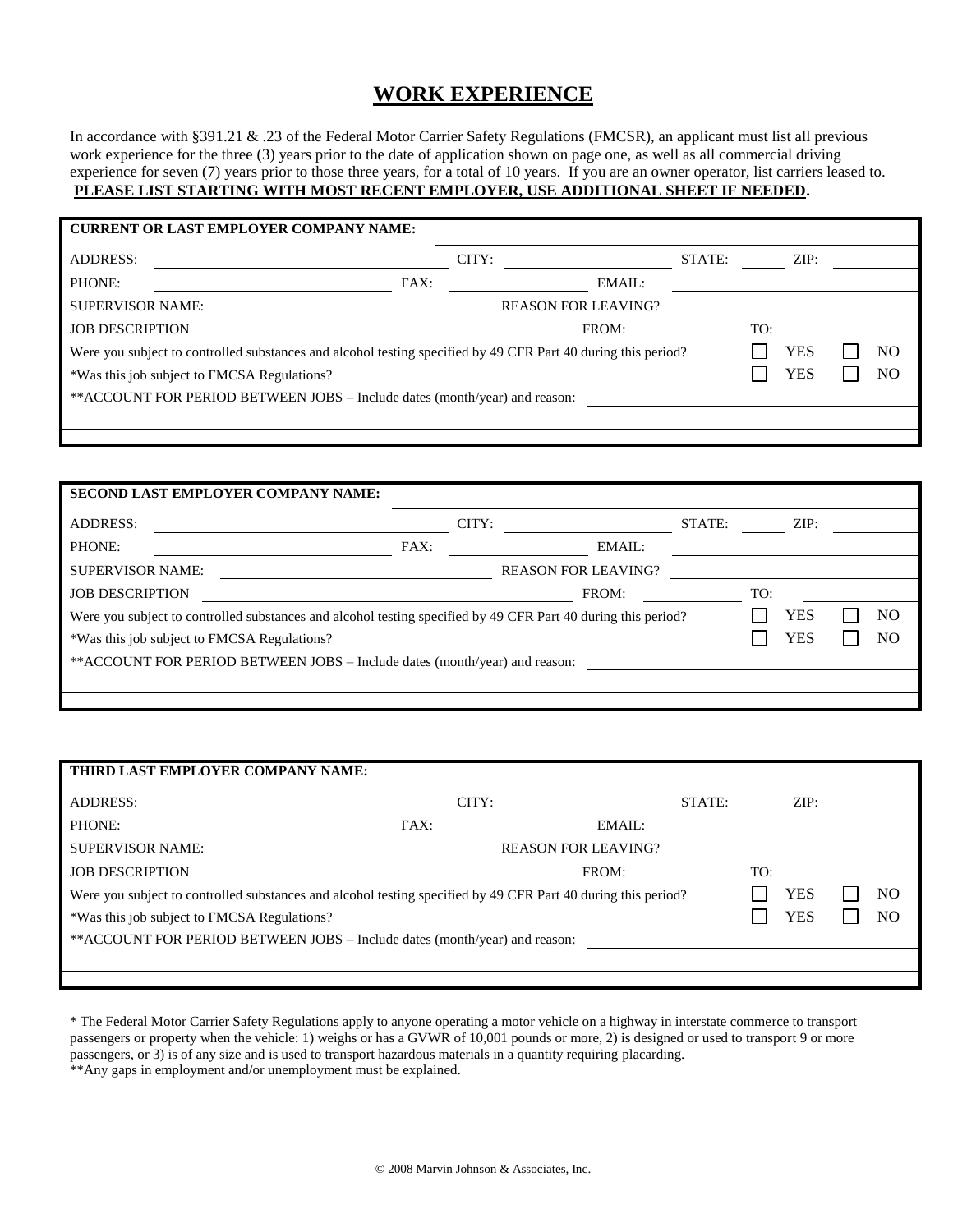#### **COMMERCIAL DRIVER'S LICENSE INFORMATION**

| LICENSE#                                                                                                                                                               | <b>TYPE</b><br>(A,B, OR C)                                 | <b>EXP. DATE</b><br><b>STATE</b>                   |  |  |  |  |
|------------------------------------------------------------------------------------------------------------------------------------------------------------------------|------------------------------------------------------------|----------------------------------------------------|--|--|--|--|
| ENDORSEMENTS (check all that apply):                                                                                                                                   | <b>DOUBLE/TRIPLE TRAILERS</b><br><b>PASSENGER VEHICLES</b> | <b>TANK VEHICLES</b><br><b>HAZARDOUS MATERIALS</b> |  |  |  |  |
| LIST ANY ADDITIONAL LICENSE(S) HELD IN THE PAST 3 YEARS:                                                                                                               |                                                            |                                                    |  |  |  |  |
| STATE:<br>NUMBER:                                                                                                                                                      |                                                            | <b>EXPIRATION DATE:</b>                            |  |  |  |  |
| STATE:<br>NUMBER:                                                                                                                                                      |                                                            | <b>EXPIRATION DATE:</b>                            |  |  |  |  |
| HAS YOUR PERMIT, CDL, OR PRIVILEGE TO OPERATE A MOTOR VEHICLE EVER BEEN DENIED, SUSPENDED, OR<br>$\Box$ NO<br>$ $ YES IF YES, EXPLAIN:<br><b>REVOKED OR CANCELLED?</b> |                                                            |                                                    |  |  |  |  |

#### **COLLISIONS**

PLEASE LIST ALL MOTOR VEHICLE COLLISIONS IN WHICH YOU WERE INVOLVED (BOTH COMMERCIAL AND PRIVATE VEHICLE) DURING THE PAST THREE YEARS PRIOR TO THE APPLICATION DATE. **IF NONE, WRITE "NONE"**

|      |                    |              | #OF             | #OF               |                      |
|------|--------------------|--------------|-----------------|-------------------|----------------------|
| DATE | <b>DESCRIPTION</b> | <b>STATE</b> | <b>INJURIES</b> | <b>FATALITIES</b> | <u>HAZ.MAT SPILL</u> |
|      |                    |              |                 |                   | $\neg$ NO $\neg$ YES |
|      |                    |              |                 |                   | $\neg$ NO $\neg$ YES |
|      |                    |              |                 |                   | $\neg$ NO $\neg$ YES |
|      |                    |              |                 |                   |                      |

#### **TRAFFIC CONVICTIONS AND FORFEITURES**

PLEASE LIST ALL TRAFFIC CONVICTIONS AND/OR FORFEITURES (BOTH COMMERCIAL AND PRIVATE VEHICLE) FOR THE PAST THREE YEARS (OTHER THAN PARKING). **IF NONE, WRITE "NONE"**

| <b>DATE</b> | <b>STATE</b> | <b>VIOLATION</b> | <b>PENALTY</b> | <b>COMMERCIAL VEHICLE?</b><br>$\neg$ NO $\neg$ YES |
|-------------|--------------|------------------|----------------|----------------------------------------------------|
|             |              |                  |                | $\neg$ NO $\neg$ YES                               |
|             |              |                  |                | $\neg$ NO $\neg$ YES                               |
|             |              |                  |                |                                                    |

#### **DRIVING EXPERIENCE**

| <b>EQUIPMENT CLASS</b>            | TYPE OF EQUIPMENT<br>(VAN, TANK, FLAT, ETC.) | <b>DATES</b><br>TO<br><b>FROM</b> | APPROX.<br><b>MILES</b><br><b>DRIVEN</b> |
|-----------------------------------|----------------------------------------------|-----------------------------------|------------------------------------------|
| <b>STRAIGHT TRUCK</b>             |                                              |                                   |                                          |
| <b>TRACTOR &amp; SEMI TRAILER</b> |                                              |                                   |                                          |
| <b>OTHER</b>                      |                                              |                                   |                                          |
| LIST COMMODITIES HAULED:          |                                              |                                   |                                          |
|                                   |                                              |                                   |                                          |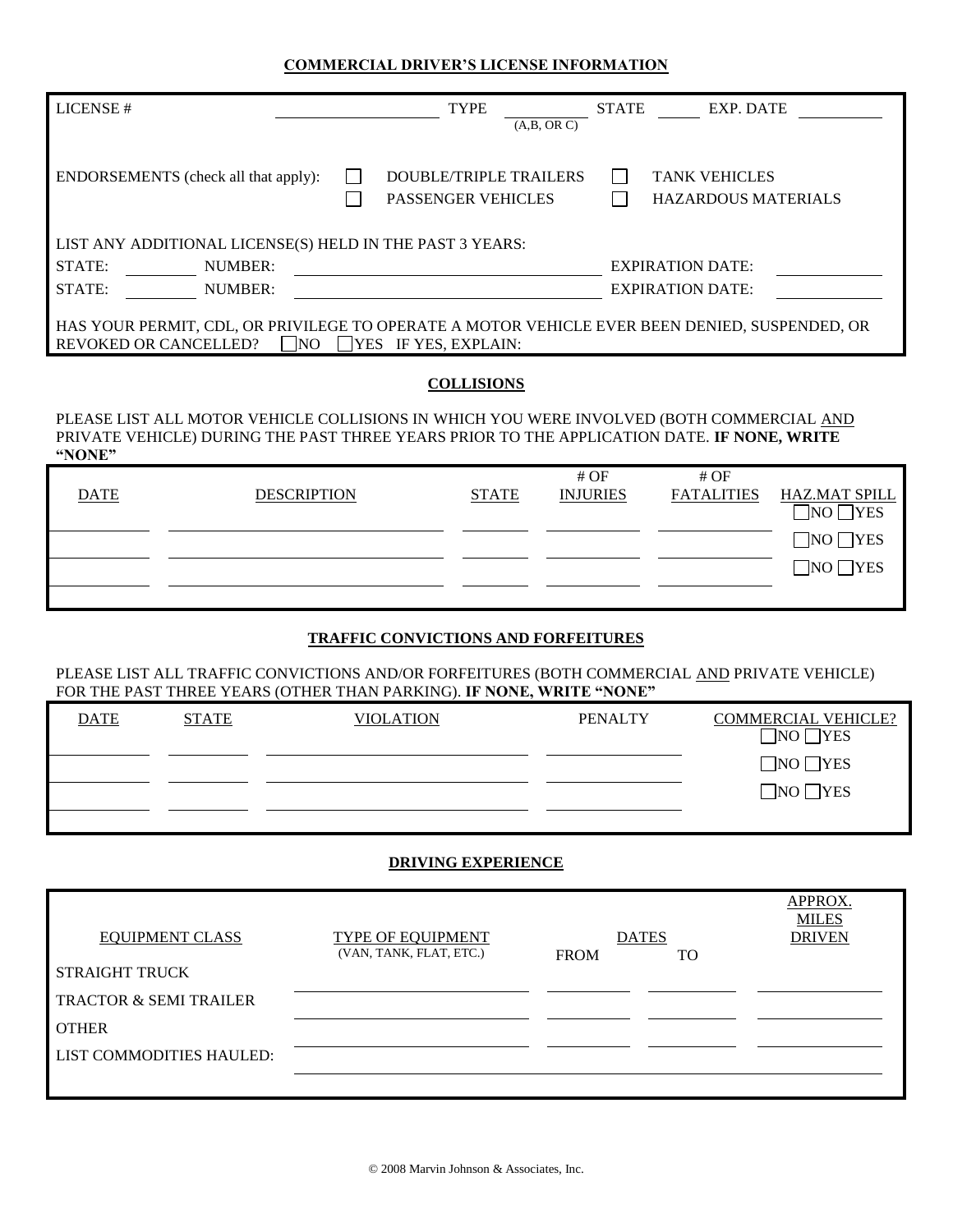#### **EDUCATION**

| PLEASE CIRCLE THE HIGHEST GRADE COMPLETED: $123456789101112$                                     | COLLEGE: 1 2 3 4 |
|--------------------------------------------------------------------------------------------------|------------------|
| OTHER TRAINING :                                                                                 |                  |
| <b>HAVE YOU RECEIVED ANY SAFETY AWARDS</b>                                                       |                  |
| OR SPECIAL TRAINING?                                                                             |                  |
| DO YOU HAVE FULL KNOWLEDGE OF THE FEDERAL MOTOR CARRIER SAFETY REGULATIONS? $\Box$ YES $\Box$ NO |                  |

#### **GENERAL**

| HAVE YOU BEEN A DRIVER FOR THIS COMPANY BEFORE?                                           |        | <b>TYES</b><br>N <sub>O</sub> |              |
|-------------------------------------------------------------------------------------------|--------|-------------------------------|--------------|
| IF SO, WHEN?                                                                              | WHERE? |                               |              |
| IS THERE ANY REASON YOU MIGHT BE UNABLE TO PERFORM THE FUNCTIONS OF THE JOB FOR WHICH YOU |        |                               |              |
| <b>NO</b><br><b>HAVE APPLIED?</b><br><b>SEX</b>                                           |        |                               |              |
| HAVE YOU EVER BEEN CONVICTED FOR DUI, DWI OR OUI?                                         |        | $\Box$ YES $\Box$ NO          |              |
| IN CASE OF EMERGENCY, CONTACT:                                                            |        |                               |              |
|                                                                                           | Name   | Telephone number              | Relationship |

#### *MUST BE READ AND SIGNED BY THE APPLICANT*

I authorize the carrier to make such inquiries and investigations of my personal, employment, driving, financial or medical history and other related matters as may be necessary in arriving at an employment decision. (Generally, inquiries regarding medical history will be made only if and after a conditional offer of employment has been extended.) I hereby release employers, schools, health care providers and other persons from all liability in responding to inquiries and releasing information in connection with my application.

In the event of employment, I understand that false or misleading information given in my application or interview(s) may result in discharge. I agree to abide by the rules and regulations of the carrier as well as the Federal Motor Carrier Safety Regulations. I also agree and understand that if I am selected to drive for the carrier that I will be on a probationary period during which time I may be discharged without recourse.

This certifies that this application was completed by me, and that all entries on it and information in it are true and complete to the best of my knowledge.

**Applicant Signature** 

| TT.<br>Δ                   |  |
|----------------------------|--|
| <b>Applicant Signature</b> |  |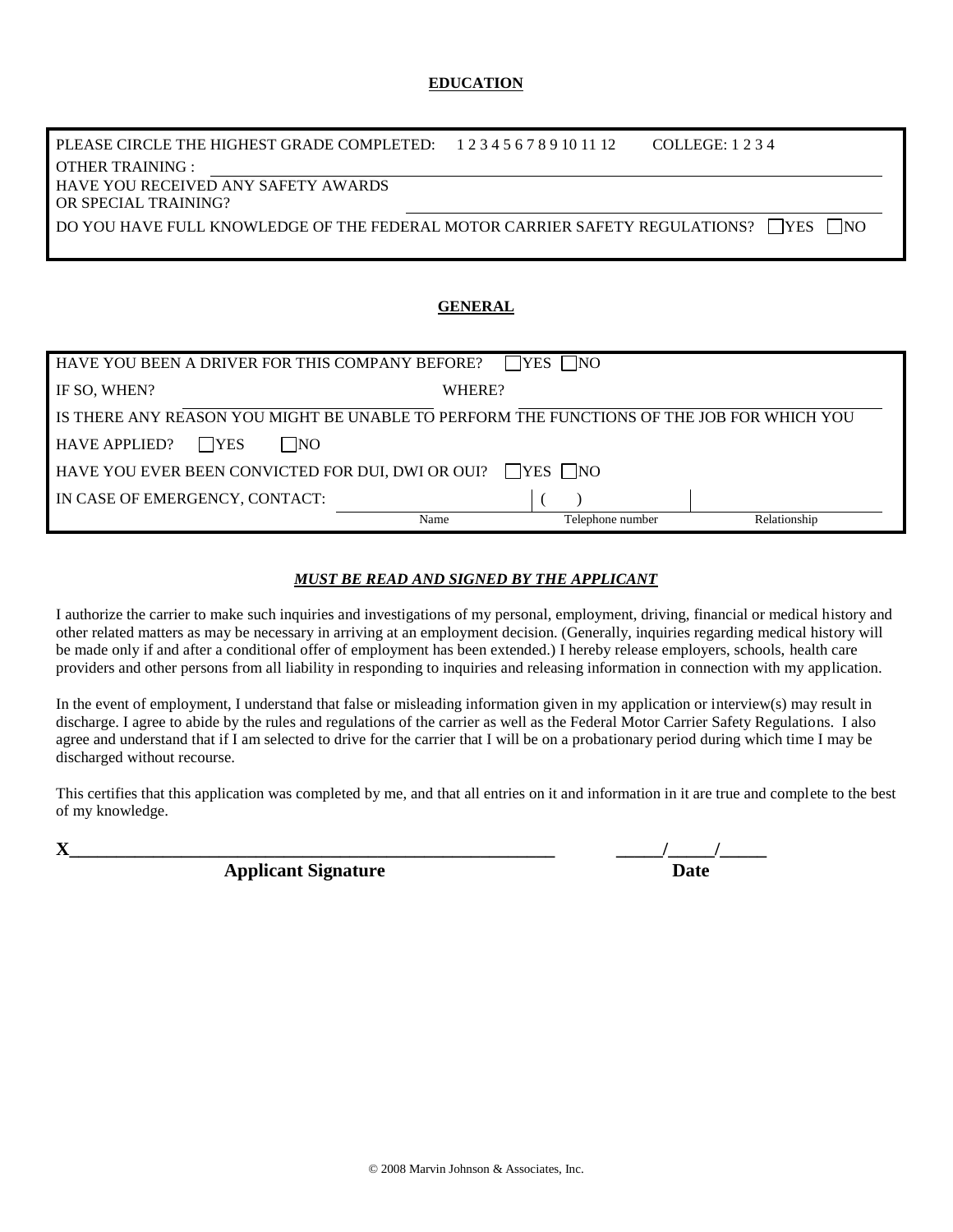# **WORK EXPERIENCE (ADDENDUM PAGE 1)**

| <b>Driver Applicant Name:</b>  |  |
|--------------------------------|--|
| <b>Social Security Number:</b> |  |

| <b>ADDRESS:</b>                                                                                               |      | CITY: |                            | STATE: |            | ZIP: |    |
|---------------------------------------------------------------------------------------------------------------|------|-------|----------------------------|--------|------------|------|----|
| PHONE:                                                                                                        | FAX: |       | EMAIL:                     |        |            |      |    |
| <b>SUPERVISOR NAME:</b>                                                                                       |      |       | <b>REASON FOR LEAVING?</b> |        |            |      |    |
| <b>JOB DESCRIPTION</b>                                                                                        |      |       | FROM:                      |        | TO:        |      |    |
| Were you subject to controlled substances and alcohol testing specified by 49 CFR Part 40 during this period? |      |       |                            |        | <b>YES</b> | NO   |    |
| *Was this job subject to FMCSA Regulations?                                                                   |      |       |                            |        |            | YES  | NO |
| **ACCOUNT FOR PERIOD BETWEEN JOBS – Include dates (month/year) and reason:                                    |      |       |                            |        |            |      |    |
|                                                                                                               |      |       |                            |        |            |      |    |
|                                                                                                               |      |       |                            |        |            |      |    |

| FIFTH LAST EMPLOYER COMPANY NAME:                                                                             |      |       |                            |        |     |      |                |
|---------------------------------------------------------------------------------------------------------------|------|-------|----------------------------|--------|-----|------|----------------|
| <b>ADDRESS:</b>                                                                                               |      | CITY: |                            | STATE: |     | ZIP: |                |
| PHONE:                                                                                                        | FAX: |       | EMAIL:                     |        |     |      |                |
| <b>SUPERVISOR NAME:</b>                                                                                       |      |       | <b>REASON FOR LEAVING?</b> |        |     |      |                |
| <b>JOB DESCRIPTION</b>                                                                                        |      |       | FROM:                      |        | TO: |      |                |
| Were you subject to controlled substances and alcohol testing specified by 49 CFR Part 40 during this period? |      |       |                            |        |     | YES  | N <sub>O</sub> |
| *Was this job subject to FMCSA Regulations?                                                                   |      |       |                            |        |     | YES  | N <sub>O</sub> |
| **ACCOUNT FOR PERIOD BETWEEN JOBS – Include dates (month/year) and reason:                                    |      |       |                            |        |     |      |                |
|                                                                                                               |      |       |                            |        |     |      |                |

| SIXTH LAST EMPLOYER COMPANY NAME:                                                                             |      |       |                            |        |      |                |
|---------------------------------------------------------------------------------------------------------------|------|-------|----------------------------|--------|------|----------------|
| <b>ADDRESS:</b>                                                                                               |      | CITY: |                            | STATE: | ZIP: |                |
| PHONE:                                                                                                        | FAX: |       | EMAIL:                     |        |      |                |
| <b>SUPERVISOR NAME:</b>                                                                                       |      |       | <b>REASON FOR LEAVING?</b> |        |      |                |
| <b>JOB DESCRIPTION</b>                                                                                        |      |       | FROM:                      |        | TO:  |                |
| Were you subject to controlled substances and alcohol testing specified by 49 CFR Part 40 during this period? |      |       |                            |        | YES  | NO             |
| *Was this job subject to FMCSA Regulations?                                                                   |      |       |                            |        | YES  | N <sub>O</sub> |
| **ACCOUNT FOR PERIOD BETWEEN JOBS – Include dates (month/year) and reason:                                    |      |       |                            |        |      |                |
|                                                                                                               |      |       |                            |        |      |                |
|                                                                                                               |      |       |                            |        |      |                |

| * The Federal Motor Carrier Safety Regulations apply to anyone operating a motor vehicle on a highway in interstate commerce to transport |
|-------------------------------------------------------------------------------------------------------------------------------------------|
| passengers or property when the vehicle: 1) weighs or has a GVWR of 10,001 pounds or more, 2) is designed or used to transport 9 or more  |
| passengers, or 3) is of any size and is used to transport hazardous materials in a quantity requiring placarding.                         |
| **Any gaps in employment and/or unemployment must be explained.                                                                           |